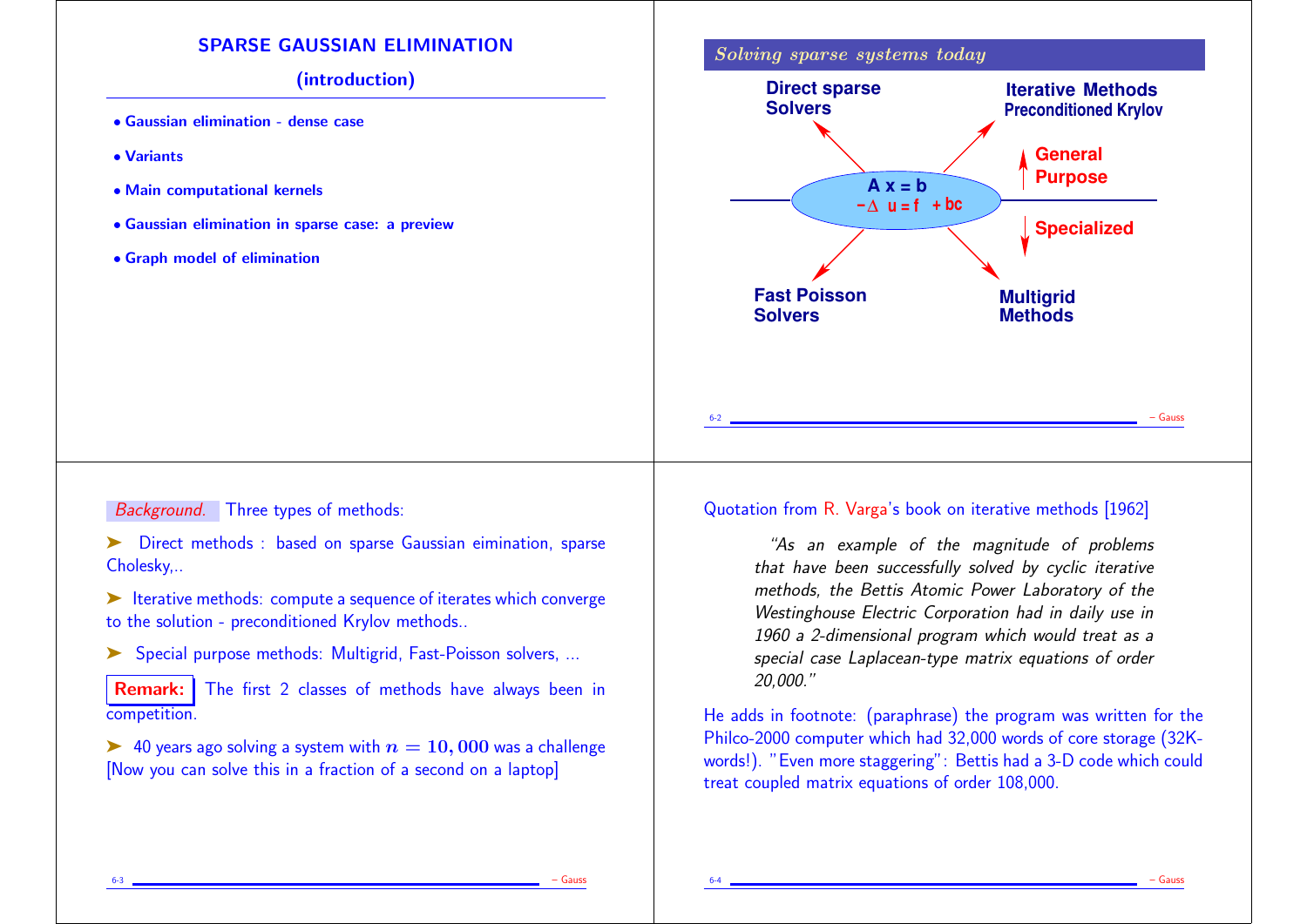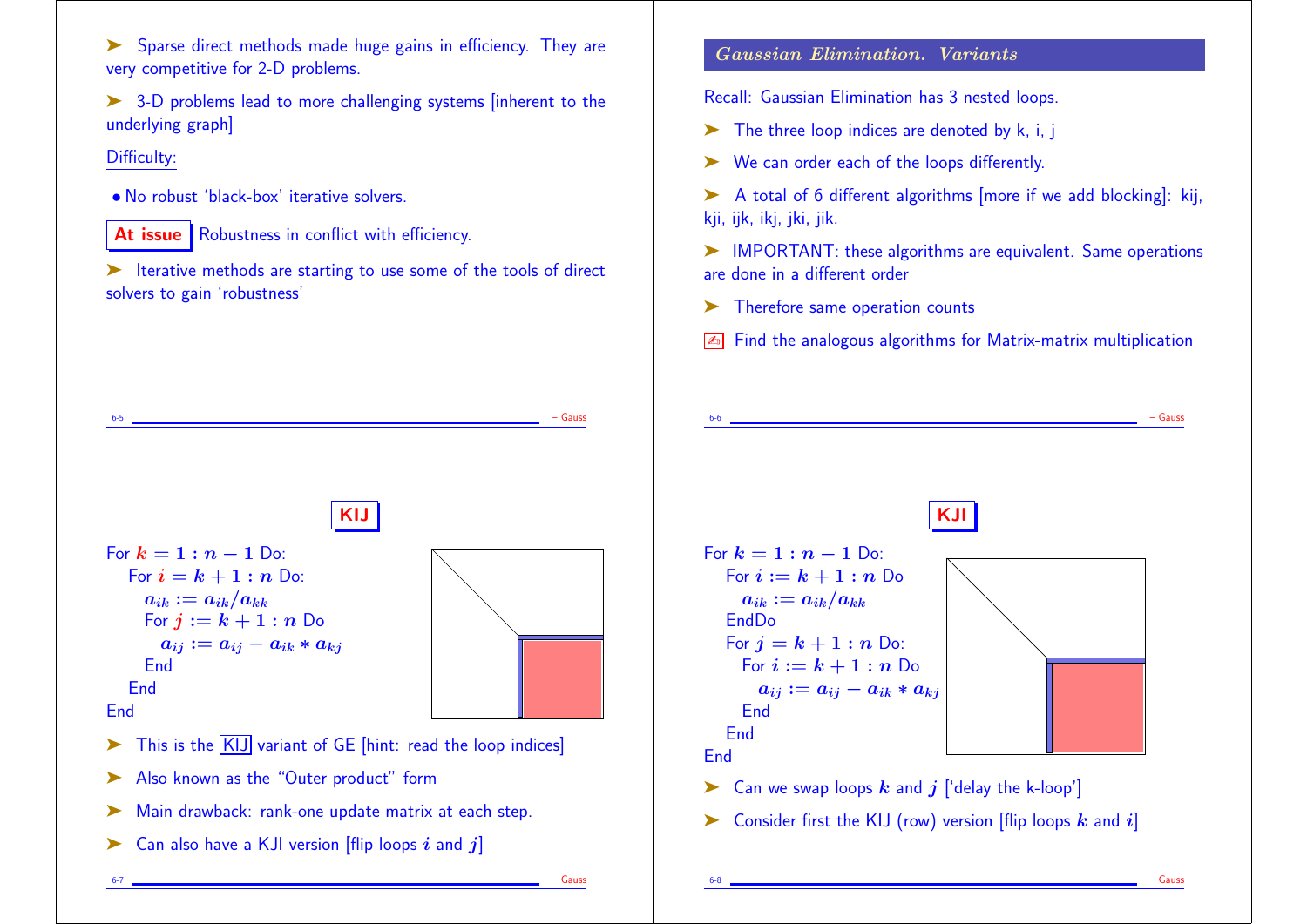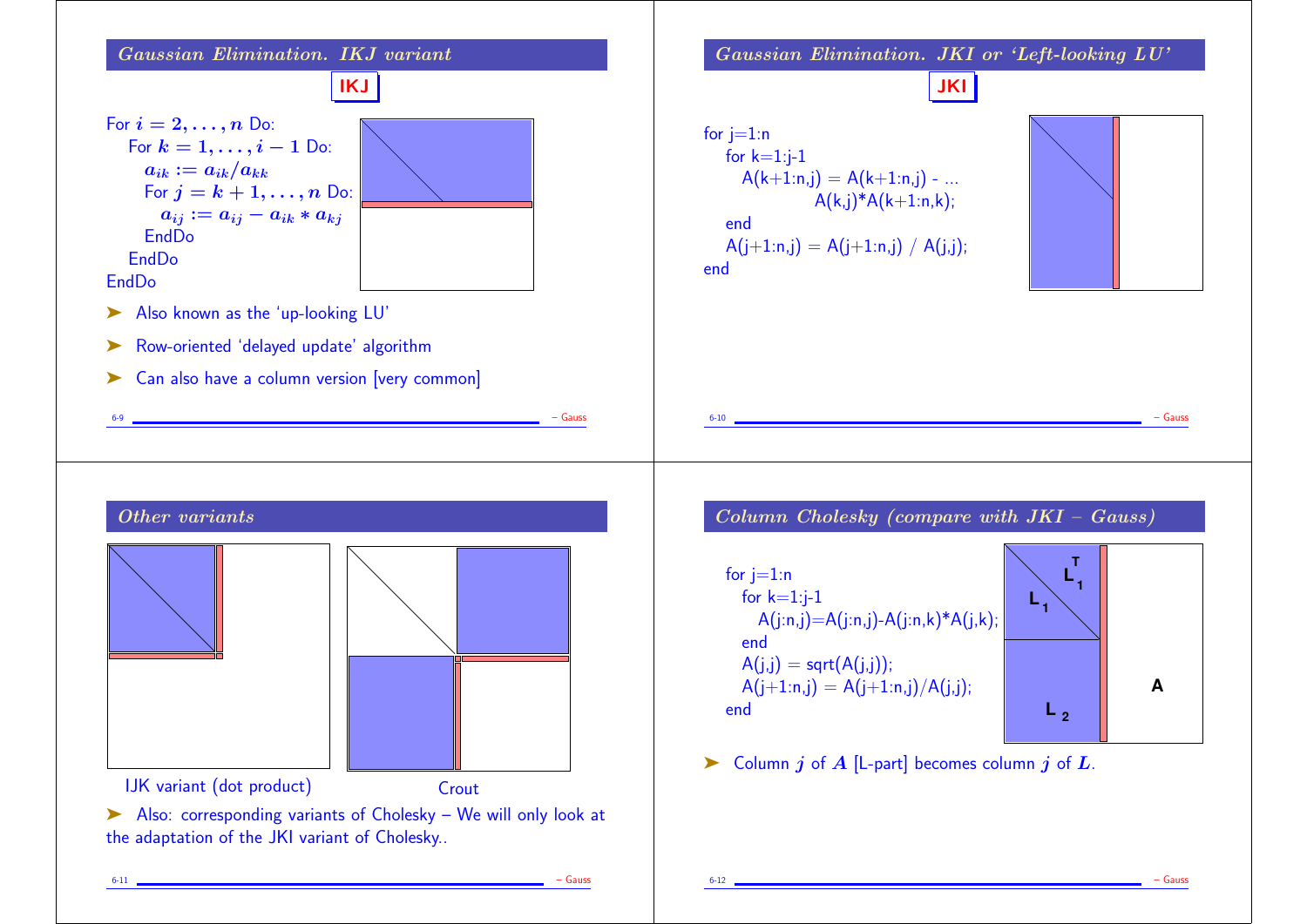➤ We will often consider Sparse Cholesky because: 1) the SPD case is important; 2) certain aspects are simpler than Gauss; 3) Generalizations are easy..

➤ Sparse Column Cholesky: same as above algorithm but implemented in sparse mode

Number of operations. The total number of multiplications required to compute the Cholesky factor  $L$  of a matrix  $A$  is given by

 $\sum^{n-1}(\eta_k^2-1)$  $k=1$ 

where  $\eta_k$  is the number of nonzero entries in the k-th column of  $L$ 

# Proof:

➤ Consider only the KIJ version of Cholesky which is equivalent.

► Rank-1 update at each step is  $A^{(k)} = A^{(k-1)} - v_kv_k^T$ ,  $\frac{T}{k}$ , where [using matlab notation]

$$
v_k=[zeros(1,k),A^{(k-1)}(k,k+1:n)]^T\\
$$

- ► Only lower part is done so cost is  $(\eta_k 1)\eta_k$ .
- $\triangleright$  Must add  $\eta_k 1$  scaling operations (mult. by inverse). Total:  $\boldsymbol{\eta_{k}^2} - 1$  .
- ► OK but  $\eta_k$ 's not known in advance. Dense case  $\eta_k = n k + 1$

6-14 – Gauss

Storage:  $\sum_{k=1}^n \eta_k$ 

6-13 – Gauss

## Sparse solvers

- Need to develop sparse versions: sparse operations
- ▶ Major new consideration: Fill-in.







## Gaussian Elimination. Graph model

➤ What happens to the graph when a node is eliminated?

Eliminating a node  $x$  in Gaussian elimination amounts to 1. Deleting node  $x$  and its adjacent edges from the graph 2. Adding edges to the graph between any two nodes that were adjacent to  $x$ .

 $\blacktriangleright$  Notation:  $A^{(k)} =$  matrix at  $k$ -th step of elimination

Another viewpoint: At step of Gaussian Elimination, a fill-in is introduced in position  $(i, j)$  iff  $a_{ik}^{(k-1)} \neq ~0 ~\&~ a_{kj}^{(k-1)} \neq 0$ i k) 6-16 – Gauss

j)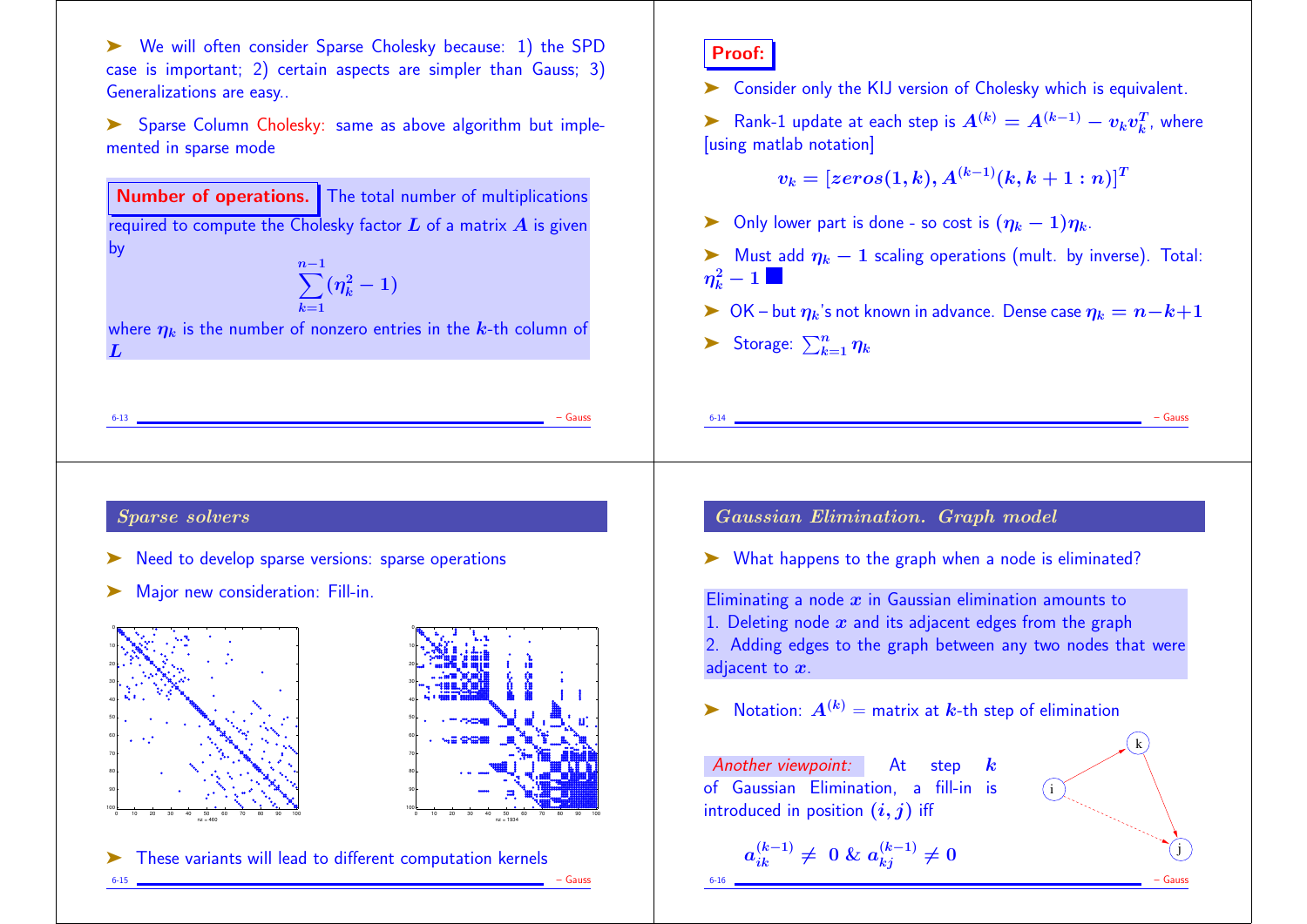# A seminal paper:

S. Parter, "The use of linear graphs in Gauss elimination", SIAM review, vol. 3, (1961), pp. 119-130.

➤ Gave a major impetus to the use of the graph theory approach to sparse matrix techniques.

➤ Foundation for some of the major ideas (e.g. elimination trees) to come even much later.

6-17 – Gauss





Gaussian Elimination. The fill path theorem

 $\triangleright$  A Fill-path is a path between two vertices i and j in the graph of  $A$  such that all vertices in the path, except the end points  $i$  and  $j$ , are numbered less than  $i$  and  $j$ .

 $\sqrt{2\pi}$  What are all the fill-paths for the two examples below



cluding initial graph and all fill edges. Notation  $\boldsymbol{G}^F~=~(\boldsymbol{V}, \boldsymbol{E}^F).$  Note:  $\lfloor E^{F} \rfloor$  measures the memory required for GE to solve the problem.



6-19 – Gauss